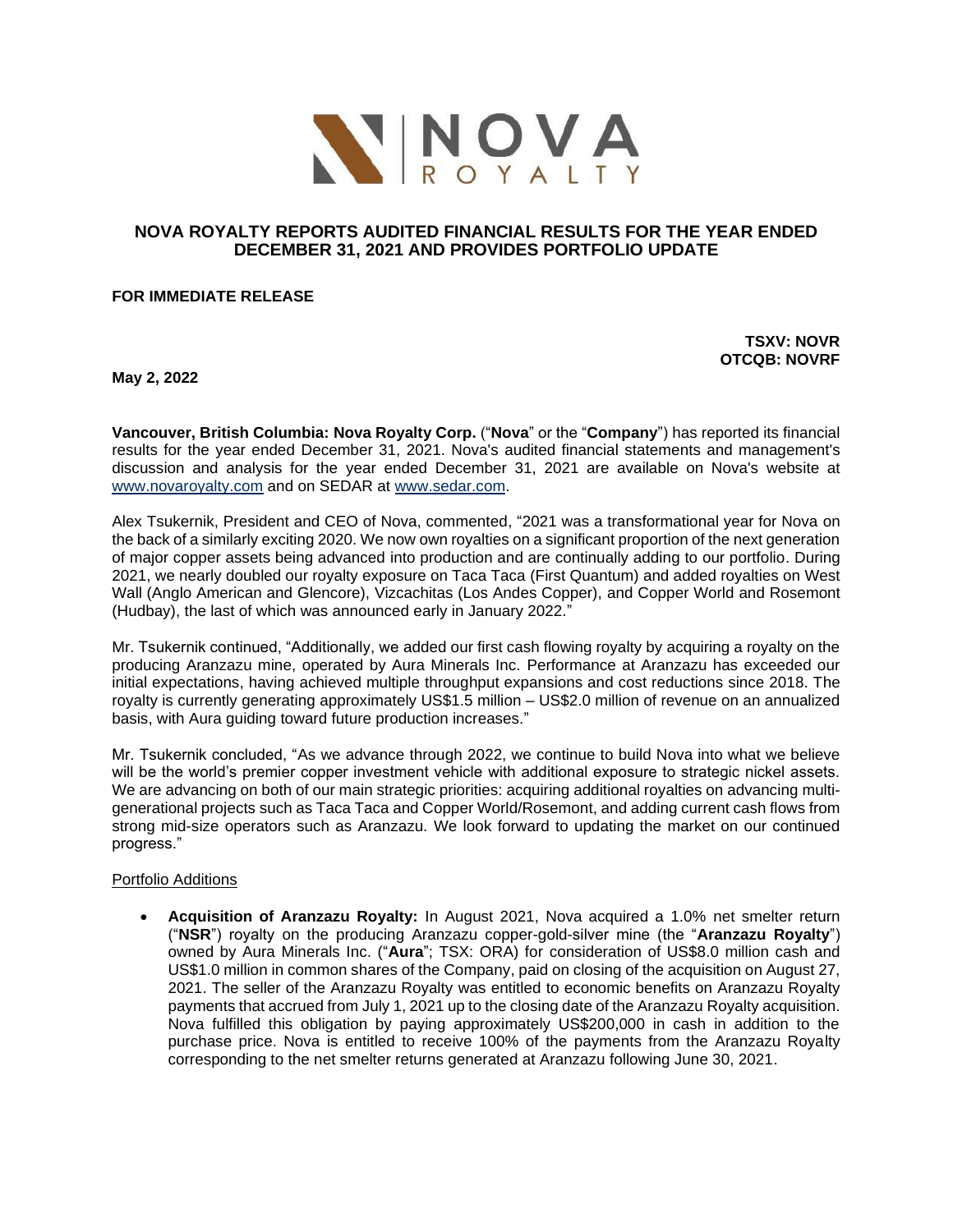- **Acquisition of West Wall Royalty:** In June 2021, Nova acquired rights to a 1.0% net proceeds royalty ("**NPR**") on the West Wall copper-gold-molybdenum project, owned by a 50-50 joint venture between Anglo American PLC (LSE: AAL) and Glencore PLC (LSE: GLEN). Cash consideration of US\$4.2 million was paid on closing of the acquisition on June 18, 2021.
- **Acquisition of Vizcachitas Royalty:** In February 2021, Nova acquired a NSR royalty of 0.98% on open pit operations and 0.49% on underground operations on the San José 1/3000 exploitation concession that forms part of the Vizcachitas project in Chile, which is 100% owned by Los Andes Copper Ltd. ("**Los Andes**"; TSX-V:LA). Under the terms of the transaction US\$6.5 million in cash was paid on closing of the acquisition on February 22, 2021, and up to US\$9.5 million in common shares of the Company are payable contingent upon the achievement of certain milestones. On June 10, 2021, Nova announced the issuance of common shares of the Company reflecting a milestone payment of US\$1.75 million due upon issuance of a valid Resolución de Calificación Ambienta for Vizcachitas. On October 20, 2021, Nova announced the issuance of common shares of the Company reflecting an additional milestone payment of US\$1.75 million upon the issuance of other permits required to commence drilling at Vizcachitas.
- **Acquisition of Additional Taca Taca Royalty:** In February 2021, Nova acquired a 0.18% NSR royalty on the Taca Taca copper-gold-molybdenum project in Argentina, which is 100% owned by First Quantum Minerals ("**First Quantum**"; TSX: FM). Nova had previously acquired a 0.24% royalty interest in the Taca Taca project on November 30, 2020 and this subsequent NSR royalty acquisition increased Nova's NSR royalty interest to 0.42%. The purchase price for the 0.18% interest in the NSR included upfront consideration of US\$3.0 million in cash and the issuance of common shares of the Company with a value of approximately US\$13.0 million, based on the average of the 10-day and 15-day volume weighted average prices of the common shares of the Company as of January 8, 2021. Nova will make an additional cash payment of US\$4 million within 10 business days after the date of the commencement of commercial production on the Taca Taca project.
- **Acquisition of Copper World & Rosemont Royalty:** Subsequent to the year ended December 31, 2021, in February 2022, Nova acquired a 0.135% NSR on the Copper World and Rosemont copper projects in Arizona, USA, (the "**Copper World & Rosemont Royalty**") owned by Hudbay Minerals Inc. ("**Hudbay**"; TSX: HBM and NYSE: HBM). Nova was also granted a Right of First Refusal ("**ROFR**") in respect to an additional 0.540% NSR covering the same area as the Copper World & Rosemont Royalty. The Copper World & Rosemont Royalty covers all metals, including copper, molybdenum, silver, and gold extracted from the majority of mining claims covering Copper World and Rosemont. Specifically, 132 patented claims (all the patented claims associated with Copper World and Rosemont), 603 unpatented claims, and one parcel of fee associated land are covered by the Copper World & Rosemont Royalty.

# Portfolio Updates

- **Taca Taca (0.42% NSR Royalty):** First Quantum is continuing pre-development and feasibility activities at Taca Taca. Taca Taca is envisaged to have a similar mine design and plant configuration as First Quantum's other large throughput mines, such as Sentinel, Cobre Panama, and the planned S3 expansion at Kansanshi, which will allow First Quantum to leverage continuous learnings from the design and execution of these operations in the development of Taca Taca. During the second quarter of 2021, First Quantum submitted two environmental permits regarding key infrastructure at Taca Taca. The primary Environmental and Social Impact Assessment ("**ESIA**") for Taca Taca was submitted to the Secretariat of Mining of Salta Province in 2019 and approval of the ESIA is anticipated in late 2022. First Quantum expects to continue permitting work at Taca Taca during 2022, in addition to engaging with government regarding key aspects of an administrative and fiscal regime for investment into Argentina.<sup>(1)</sup>
- **Aranzazu (1.0% NSR Royalty):** Aura recently achieved a throughput expansion at Aranzazu, increasing capacity by approximately 30% to 100,000 tons per month. As a result of this expansion,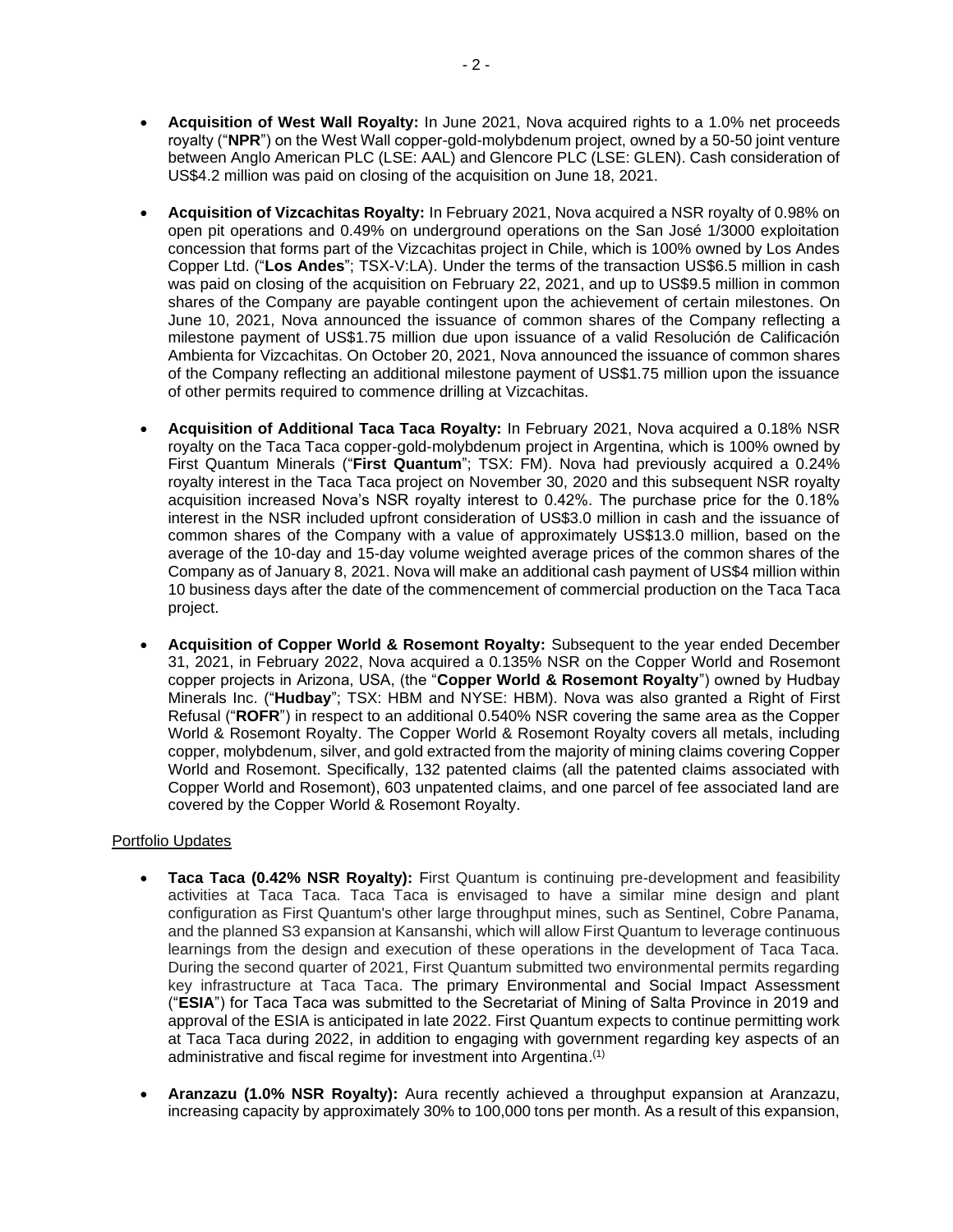Aranzazu hit record production in Q3 2021, achieving monthly average ore mined and processed of 103kt during the quarter. Aranzazu subsequently delivered another quarter of record production in Q4 2021. Aura disclosed that Aranzazu produced 13.3 Mlbs CuEq at cash costs of US\$1.29/lb CuEq during Q4 2021 and 45.9 Mlbs CuEq at cash costs of US\$1.56/lb CuEq for the year ended December 31, 2021. (2)

- **Vizcachitas (0.98% open pit / 0.49% underground NSR Royalty):** During 2021, Los Andes received all permits and permissions necessary to commence drilling activities at Vizcachitas, allowing Los Andes to undertake the drilling program needed to complete a Pre-Feasibility Study ("**PFS**"). Los Andes announced that additional drilling commenced at Vizcachitas on November 10, 2021.<sup>(3)</sup> In March 2022, Los Andes announced that sufficient drilling had been completed in order to provide an updated resource estimation and complete a PFS. Los Andes expects to publish an updated resource estimation for Vizcachitas in Q3 2022 with a PFS completed in Q4 2022.<sup>(4)</sup> Earlier in March 2022, Los Andes announced a plan to temporarily suspend the remaining drilling at Vizcachitas in response to a Second Environmental Court decree granting a preliminary injunction on Los Andes's drilling activities.<sup>(5)</sup> Los Andes is currently in the process of appealing the court decision, while proceeding with the updated resource estimate and PFS.
- **Copper World & Rosemont (0.135% NSR Royalty; 0.540% ROFR):** In December 2021, Hudbay announced an initial Indicated Mineral Resource of 272 million tonnes at 0.36% copper and Inferred Mineral Resource of 142 million tonnes at 0.36% copper at the Copper World project in Pima County, Arizona. Hudbay has defined seven deposits at Copper World, which host both oxide and sulphide mineralization over a seven-kilometre strike, potentially amenable to heap leach and floatation processing methods, respectively. Additionally, drilling identified significant high-grade, near surface mineralization with the potential to form part of a low-cost copper operation located primarily on public land. Considerable potential synergies exist between Copper World and the adjacent Rosemont project, on which Hudbay published a positive feasibility study in 2017. Hudbay expects to reflect preliminary expectations of these synergies in a Preliminary Economic Assessment of Copper World, which Hudbay expects to complete in H1 2022. Hudbay is also planning to advance a PFS on Copper World in H2 2022.<sup>(6)</sup>
- **Twin Metals (2.4% NSR Royalty):** In September 2021, the United States Forest Service submitted an application to withdraw approximately 225,000 acres of land in the Superior National Forest from the scope of federal mineral leasing laws, subject to valid existing rights. In October 2021, the United States Bureau of Land Management rejected Twin Metals' Preference Right Lease Applications ("**PRLAs**") and Prospecting Permit Applications ("**PPAs**"). In January 2022, the United States Department of the Interior cancelled Twin Metals' MNES-1352 and MNES-1353 federal mineral leases. The PRLAs and federal mineral leases form a significant proportion of the mineral resources contained within Twin Metals' current project plan and, accordingly, it was determined that these events collectively represented an impairment trigger of the Company's royalty interest in the project. The Company believes that Antofagasta PLC ("**Antofagasta**"), which owns the Twin Metals project through its subsidiary, Twin Metals Minnesota, has a valid legal right to the mining leases and a strong case to defend its legal rights. Although Antofagasta intends to pursue validation of those rights, considering the time and uncertainty related to any legal action to challenge the government decisions, a full impairment has been recognised as at December 31, 2021 in respect of the royalty interests previously capitalized.

## **About Nova**

Nova Royalty is a company focused on providing investors with royalty exposure to the key building blocks of clean energy – copper and nickel. The Company is headquartered in Vancouver, British Columbia and is listed on the TSX Venture Exchange under the trading symbol "NOVR" and on the US OTCQB under the trading symbol "NOVRF".